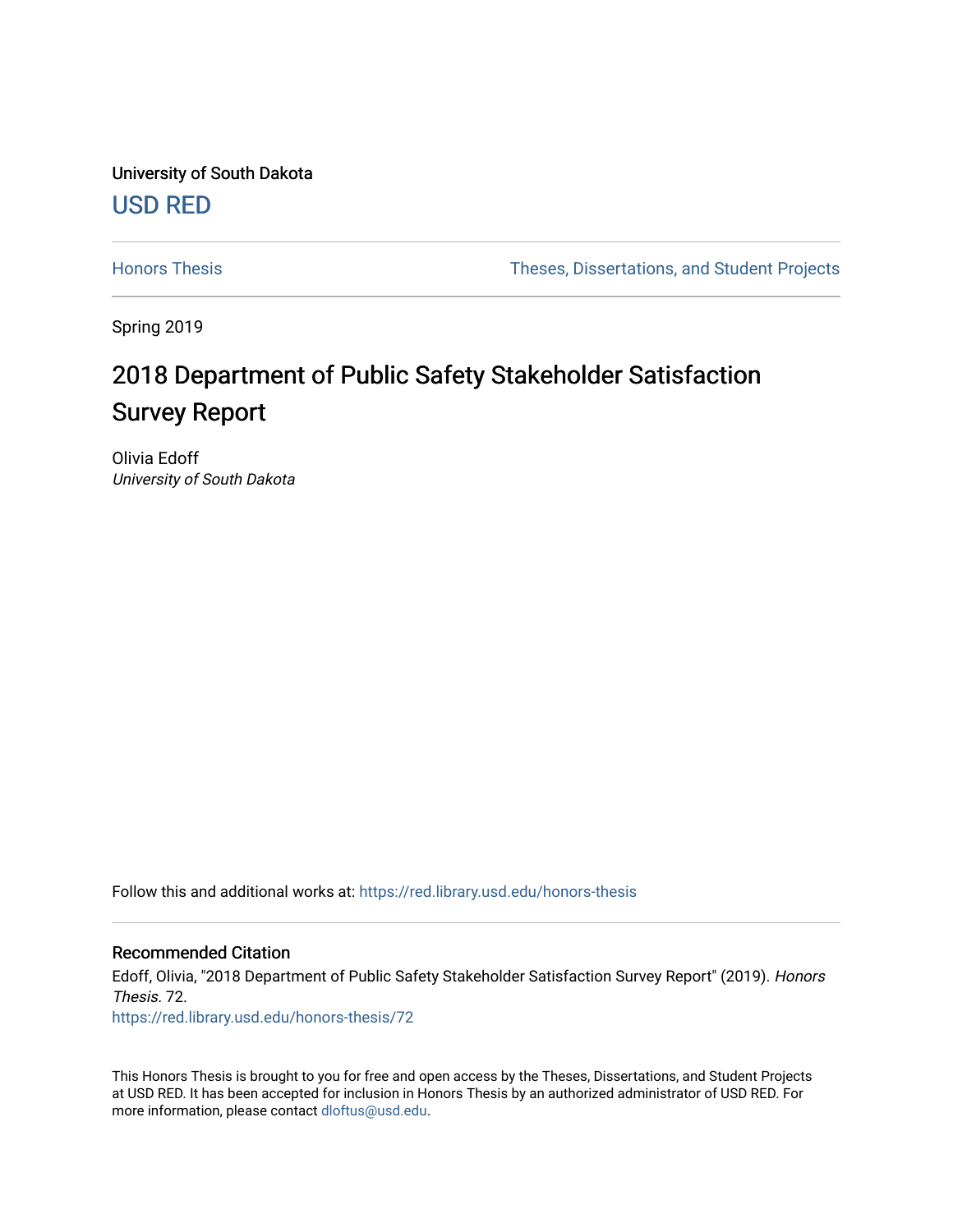### **TABLE OF CONTENTS**

| <b>TABLE OF TABLES</b>                                              | V              |
|---------------------------------------------------------------------|----------------|
| <b>TABLE OF FIGURES</b>                                             | vi             |
| <b>ACKNOWLEDGEMENTS</b>                                             | vii            |
| <b>EXECUATIVE SUMMARY</b>                                           | ix             |
| <b>CHAPTER ONE: Author's Note</b>                                   | 1              |
| <b>CHAPTER TWO: Introduction</b>                                    | 6              |
| A: Principal Agent Framework                                        | $\overline{7}$ |
| B: Appropriate Research Methods                                     | 12             |
| <b>CHAPTER THREE: Research Methods</b>                              | 17             |
| A: Sampling Methods                                                 | 16             |
| B: Methods of Data Analysis                                         | 21             |
| <b>CHAPTER FOUR: Opinions About the Department of Public Safety</b> | 24             |
| A: General Satisfaction with DPS Services                           | 24             |
| B: Familiarity with DPS Services                                    | 32             |
| C: DPS Contributions to Agency Effectiveness                        | 36             |
| D: DPS Personnel Performance                                        | 39             |
| E. Profile of Stakeholders not Using DPS Services                   | 41             |
| F: Opinions on Whether DPS is Doing an Outstanding Job of Providing | 45             |
| Services to the State of South Dakota                               |                |
| <b>CHAPTER FIVE: Opinions About Affiliated Agencies</b>             | 46             |
| A: Fire Marshal's Office                                            | 46             |
| B: Highway Patrol                                                   | 50             |
| C: Office of Homeland Security                                      | 55             |
| D: Office of Emergency Management                                   | 57             |
| <b>CHAPTER SIX: Use of Social Media</b>                             | 59             |
| <b>CHAPTER SEVEN: Conclusions</b>                                   | 62             |
| A: Limits of Survey                                                 | 62             |
| B: Discussion of Results                                            | 64             |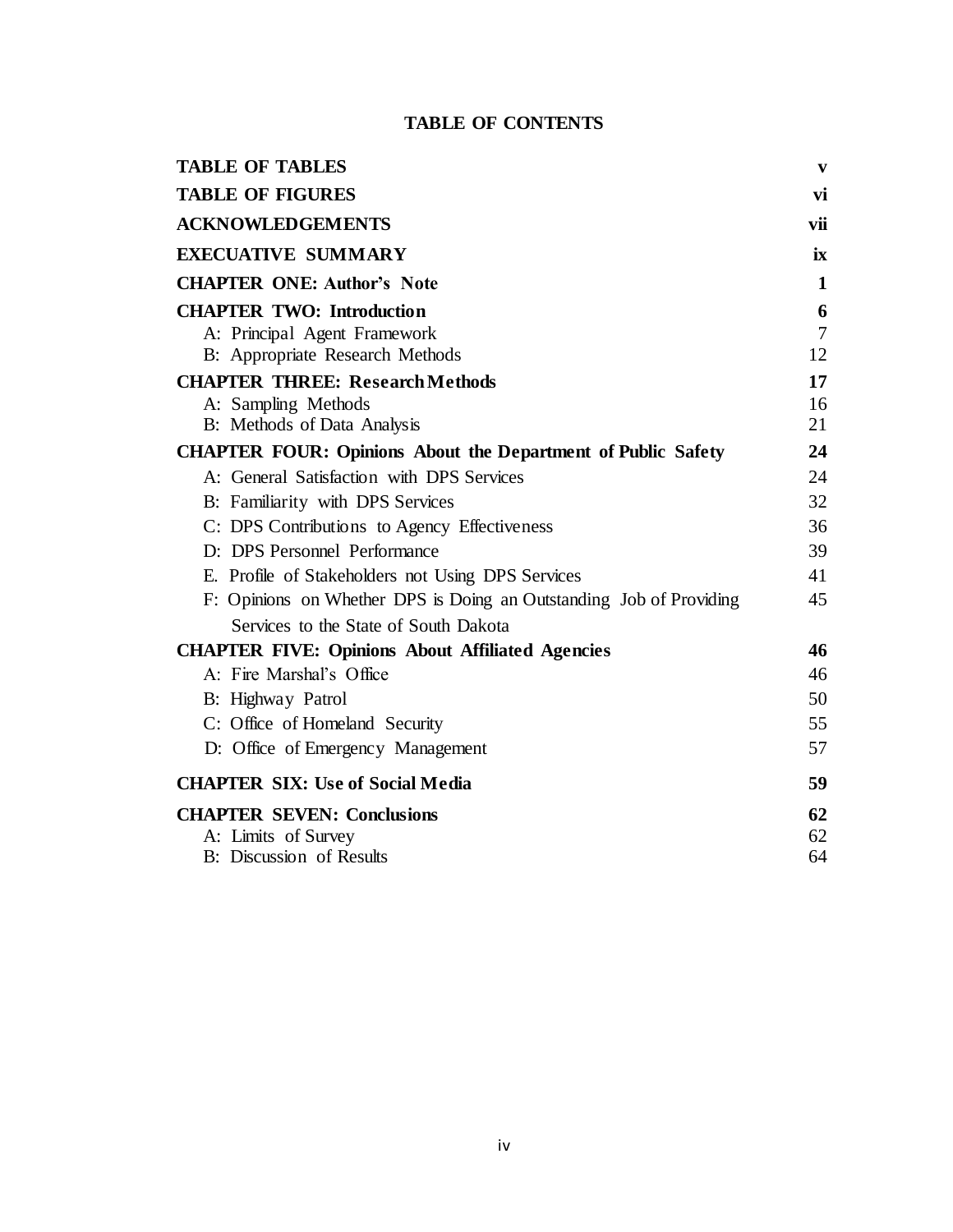| <b>CHAPTER EIGHT: Appendices</b>                                    | 65 |
|---------------------------------------------------------------------|----|
| APPENDIX A: Ideas for improvements to the incident reporting system | 65 |
| APPENDIX B: Ideas to improve South Dakota Highway Patrol            | 67 |
| APPENDIX C: Recommendations for new/additional Highway Patrol       | 69 |
| <b>Services</b>                                                     |    |
| APPENDIX D: Recommendations for Homeland Security                   | 70 |
| APPENDIX E: Recommendations for new/additional Homeland Security    | 71 |
| <b>Services</b>                                                     |    |
| APPENDIX F: Recommendations for Office of Emergency Management      | 72 |
| APPENDIX G: 2018 Department of Public Safety Stakeholder Survey     | 77 |
| <b>CHAPTER NINE: References</b>                                     | 86 |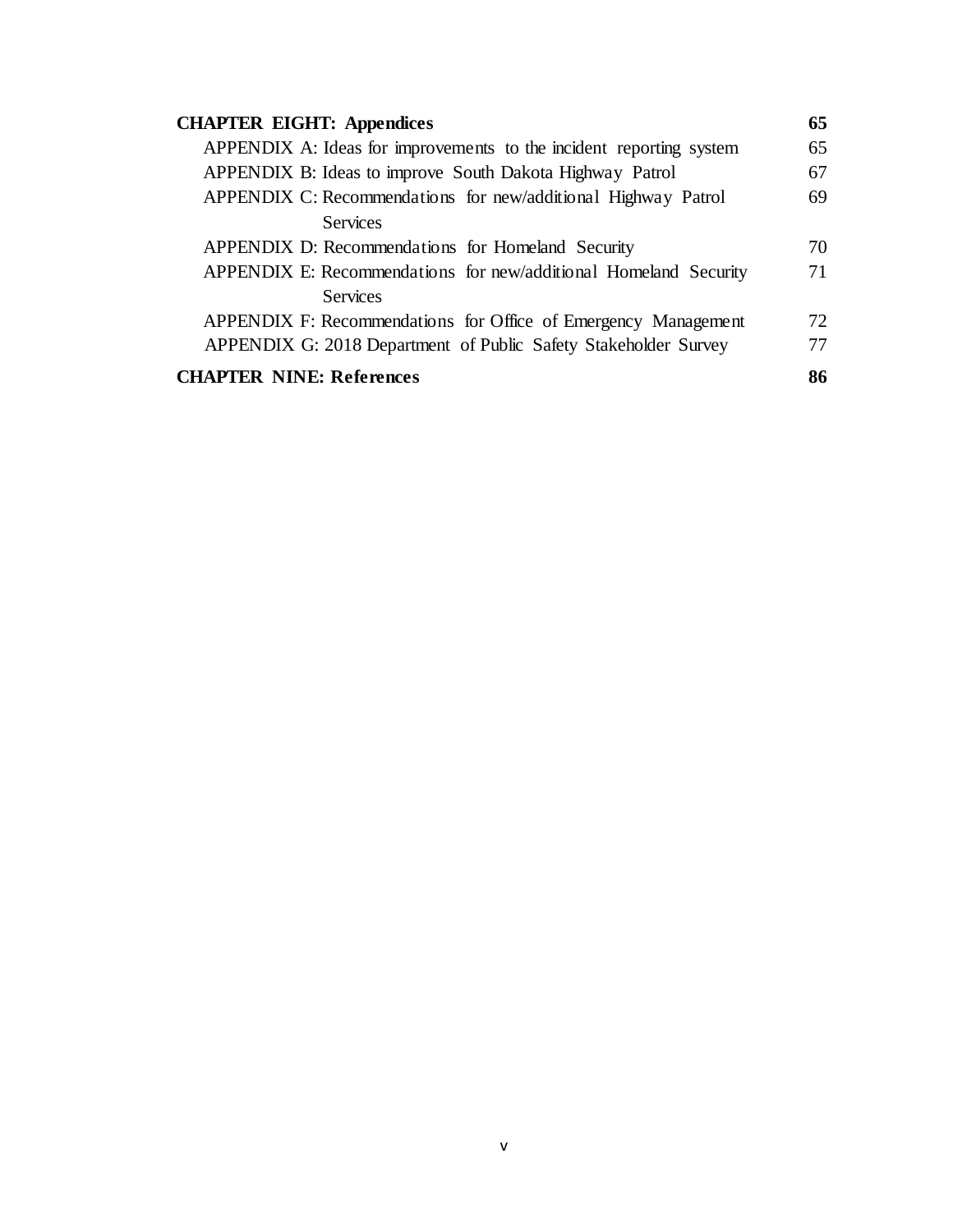### **TABLE OF TABLES**

| <b>Table</b> |                                                                               | Page |
|--------------|-------------------------------------------------------------------------------|------|
|              | Table 3.1: Overall Respondent Types by Year                                   | 18   |
|              | Table 3.2: 2018 Respondent Types                                              | 18   |
|              | Table 3.3: 2015 Respondent Types                                              | 20   |
|              | Table 3.4: 2011 Respondent Types                                              | 21   |
| Table 4.1    | Measures of DPS Overall Performance                                           | 29   |
|              | Table 4.2: DPS Satisfaction Index Rating by Agency Type                       | 31   |
|              | Table 4.3: Relationship Between Procedure Familiarity and<br>Frequency of Use | 35   |
|              | Table 4.4: Familiarity Index Rank of Agency Types                             | 35   |
|              | Table 4.5: Comparing Personnel Concerns, 2011-2018                            | 41   |
|              | Table 4.6: Comments on Improvements to Web Based Reporting<br>System          | 42   |
| Table 4.7    | Comments on Highway Patrol Services                                           | 43   |
| Table 4.8    | Comments on Improvements to Highway Patrol<br><b>Services</b>                 | 43   |
| Table 4.9    | Comments on Why Not Use Highway Patrol Services<br>Again                      | 44   |
|              | Table 4.10 Comments on Additional Homeland Security Services                  | 44   |
|              | Table 4.11 Comments on Improvements to Homeland Security                      | 44   |
|              | Table 4.12 Comments on Additional OEM Services                                | 44   |
|              | Table 4.13 Comments on Improvements to OEM Grants                             | 44   |
|              | Table 4.14 Comments on Reason for Not Participating in Fire<br>Schools        | 45   |
|              | Table 4.15 DPS is Doing and Outstanding Job Providing Services                | 45   |
|              | Table 5.1: Agencies Requesting Fire Investigation                             | 46   |
|              | Table 5.2: Use of Web-Based Reporting System                                  | 48   |
|              | Table 5.3: 2018 Satisfaction with Fire Marshal Training Programs              | 50   |
|              | Table 5.4: Highway Patrol Services                                            | 53   |
|              | Table 5.5 Positive Rating of OEM Programs                                     | 57   |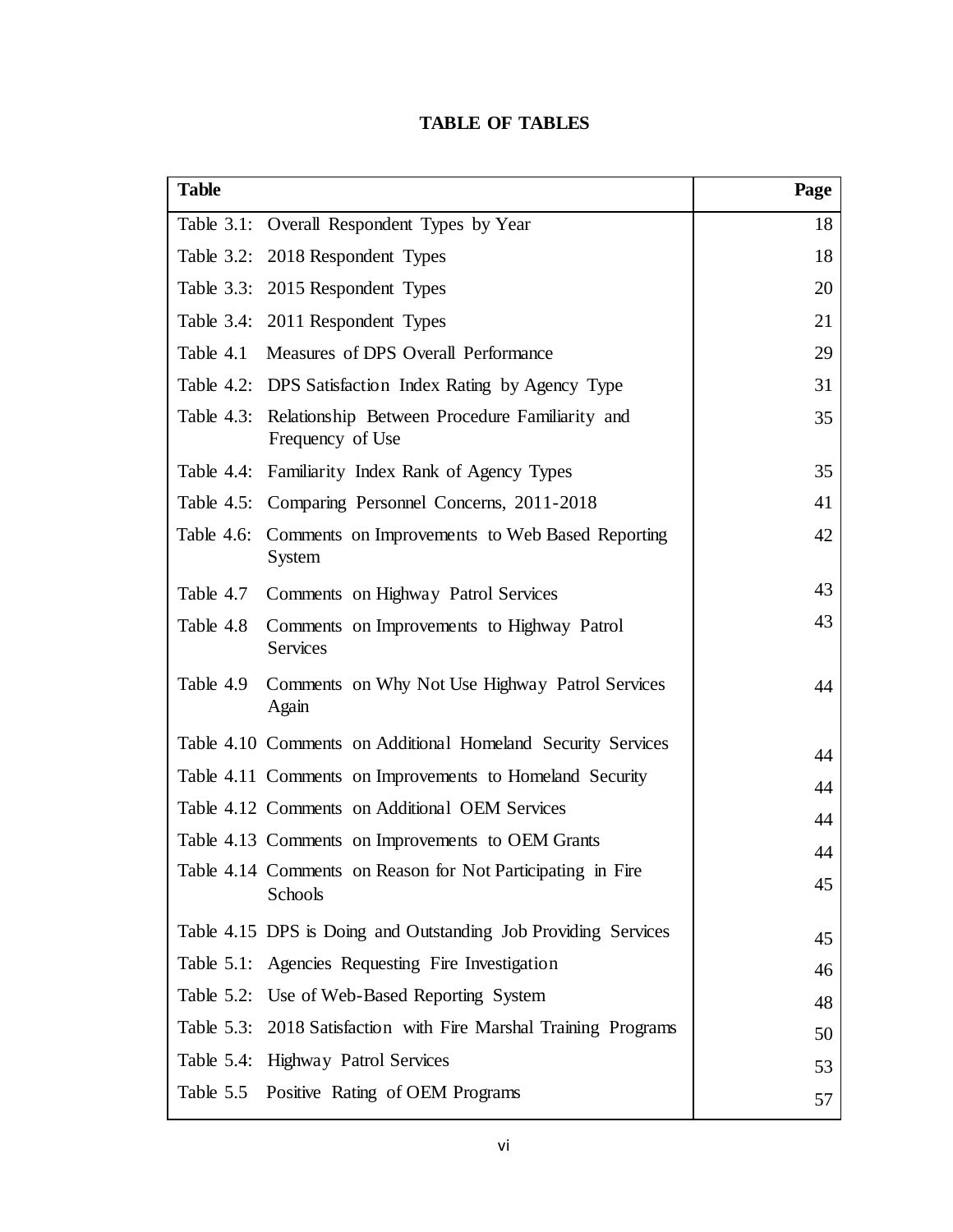### **TABLE OF FIGURES**

| <b>Figures</b> |                                                                 | Page |
|----------------|-----------------------------------------------------------------|------|
|                | Figure 4.1: Overall Quality of DPS Services                     | 24   |
|                | Figure 4.2: Positive Quality Rating by Agency                   | 26   |
|                | Figure 4.3: Negative and Neutral Quality Ratings by Agency      | 26   |
|                | Figure 4.4: Histogram of 'Overall Quality of DPS Services'      | 28   |
|                | Figure 4.5: Familiar with and Frequently Use DPS Services       | 32   |
|                | Figure 4.6: Familiar with Procedures to Request DPS involvement | 34   |
|                | Figure 4.7: DPS Services Enhance Effectiveness                  | 37   |
|                | Figure 5.1: Response Time for Requests to Investigate a Fire    | 47   |
|                | Figure 5.2: Professionalism of Highway Patrol                   | 51   |
|                | Figure 5.3: Partnerships between Agencies and Highway Patrol    | 52   |
|                | Figure 5.4: Quality of Service from Homeland Security           | 55   |
|                | Figure 6.1: Use of DPS Social Media                             | 59   |
|                | Figure 6.2: The Most Effective Way to Receive Information       | 60   |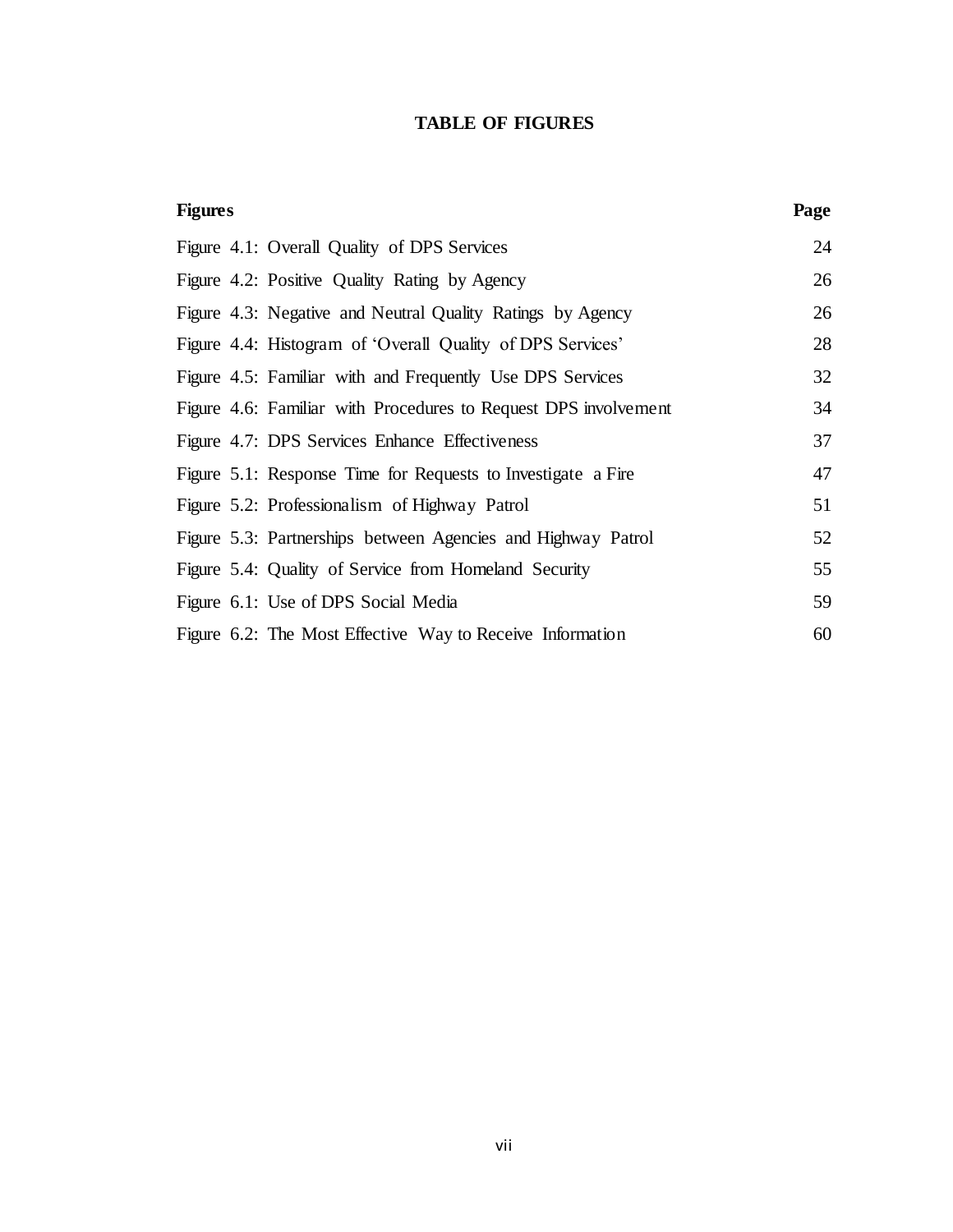### **ACKNOWLEDGEMENTS**

I would like to thank Dr. Richard Braunstein, Sandy McKeown, and Dr. Shane Nordyke. I owe the completion of this thesis to their invaluable guidance, kindness, and patience. Thank you for your time and dedication to my success.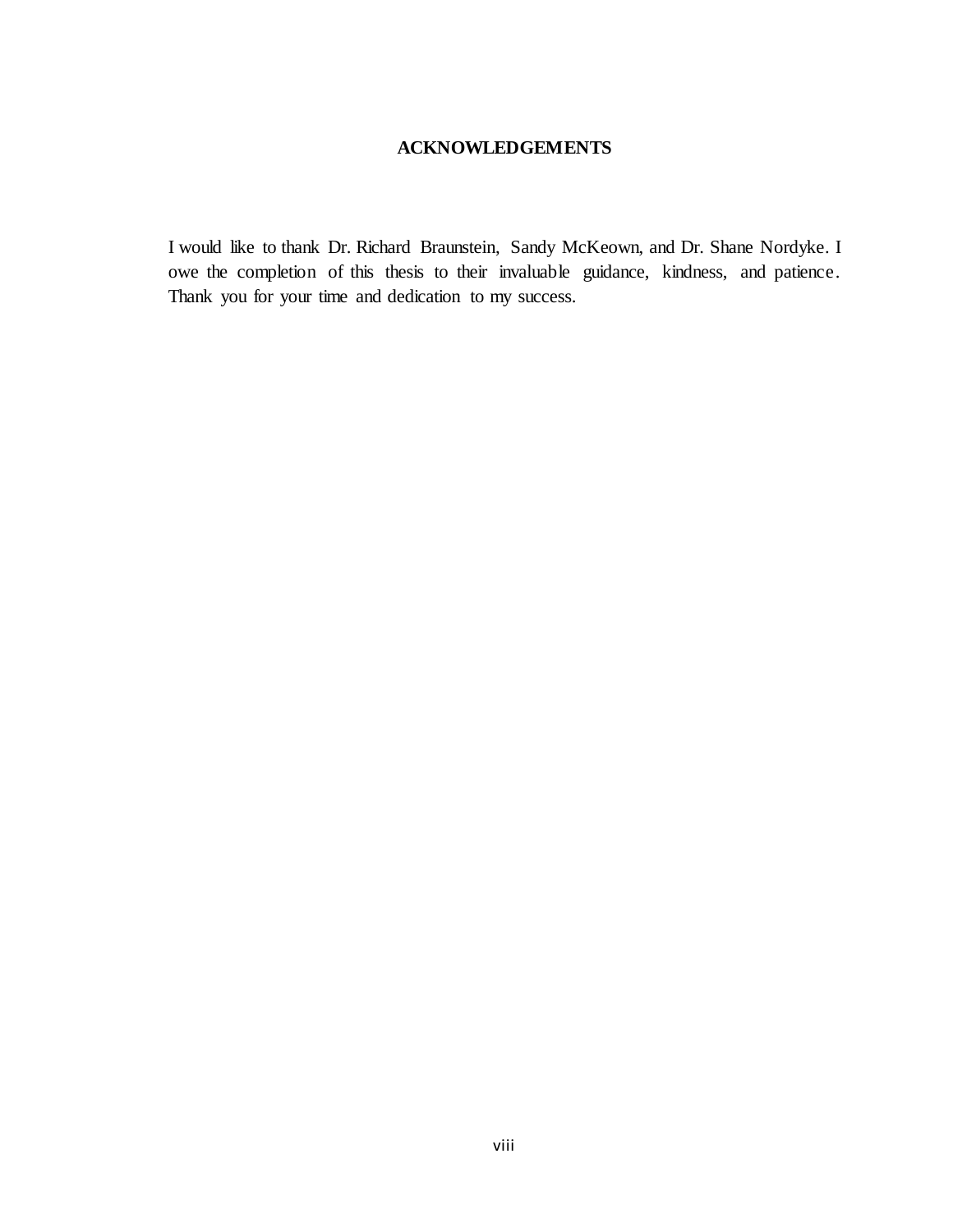#### **EXECUATIVE SUMMARY**

This section aims to provide a shortened summary of the following thesis materials regarding the 2018 Department of Public Safety Stakeholder Satisfaction Survey. Each section has been shortened to a brief statement of the main findings. Be advised that the full thesis engages a more developed discussion of results found in analyzing data from this survey as well as framework information needed to fully understand the results of the 2018 survey data. This sections only summarizes overarching themes which should be considered within the context of the complete elaborations contained in the full report.

#### **A. Author's Note**

After introducing the events leading to my involvement with the 2018 DPS Survey, this section describes the high impact learning opportunities provided through my duties in the survey. Though I began the project with the expectation of having little responsibility, I overtook the majority of data analysis and report writing with Dr. Richard Braunstein's' assistance. Dr. Braunstein supervised my work, offered direction where needed, and heavily aided throughout the editing process. While working through those responsibilities, I developed a thorough understanding of how data can be manipulated and how to avoid that mistake.

I learned that engaging in undergraduate research and advanced writing advance critical thinking ability among other skills (Kilgo, Ezell Sheets, & Pascarella, 2015). Writing the information I found through data analysis into a comprehensive and scholarly research report molded me into a more proficient author. The experience

ix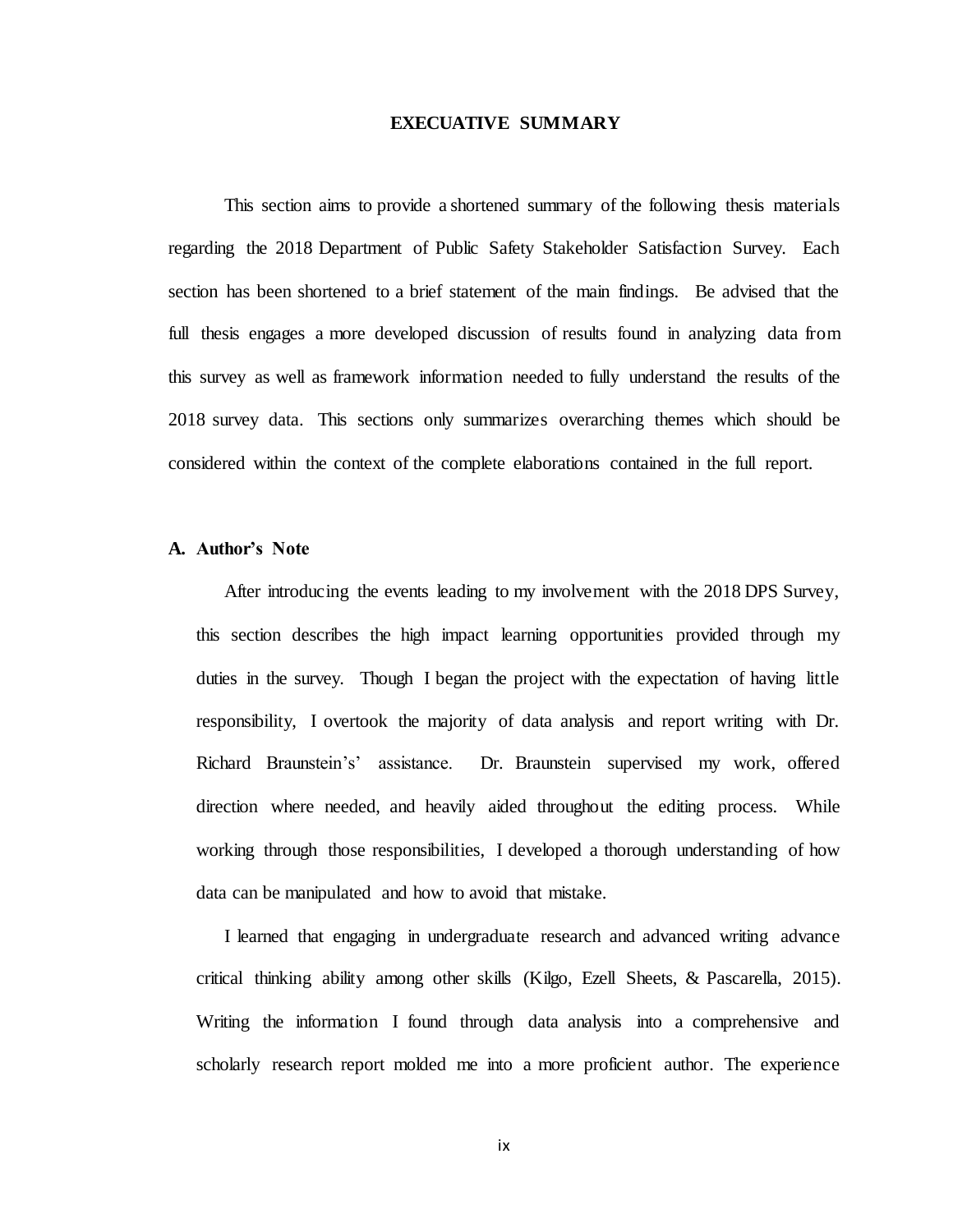helped me gain confidence in my abilities which will aid me in my future academic and professional endeavors.

#### **B. Introduction**

The Department of Public Safety Stakeholder Satisfaction survey has been developed as a tool for DPS to gauge the opinions and dissatisfaction amongst their stakeholder community. The 2018 survey is the third installment in this series of surveys, so the survey aims to track changes in opinion as compared to the 2011 and 2015 surveys. However, the 2018 survey suffered from the lowest participation rate of the three surveys. This participation decrease raises serious questions regarding the applicability of the information contained within the report, as well as the potential of future surveys.

#### **C. Principal Agent Framework**

Through this framework, DPS serves as an agent bound to serve its principals which are stakeholders as well as citizens of those areas it serves. In an effort to ensure that it adequately meets the needs of its principals, DPS began this series of surveys which serve as an assessment tool. The communication avenue and transparency this survey has the power to create is conducted and used correctly fights information imbalances within the principal agent relationship. The survey allows stakeholders to hold DPS accountable for their areas of inadequate service delivery and dissatisfaction.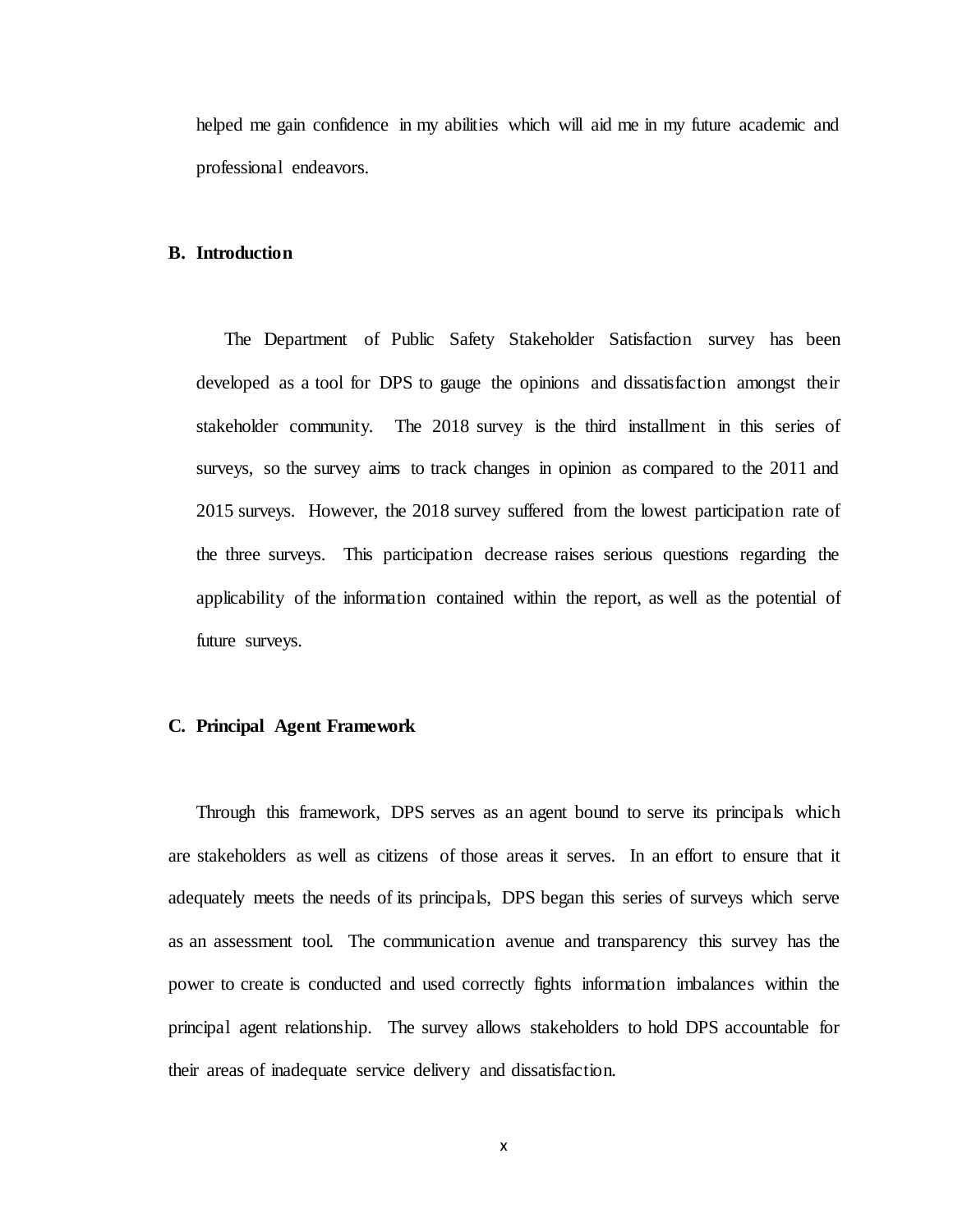While those principals surveyed in this report only include stakeholders from DPS agencies, it is important to note that DPS serves other citizens and their representing legislative body as principals as well. This dynamic relationship creates a complex structure in which information imbalance across principals and agent as well as goal conflicts are a prominent concern. This situation creates an environment which can foster corruption if not addressed correctly. This sequence of surveys holds great potential to help remedy any existing failure to comply with stakeholder needs as well as protect against future corruption potential.

#### **D. Appropriate Research Practices**

This section examines the survey practices deemed acceptable by the American Association for Public Opinion Research and assesses whether the current survey techniques can be improved upon to better fit these twelve standards. The 2018 DPS Survey complies with these standards in that it lays out clear goals, "consider[s] alternative data beyond a survey", considers the format of its previous surveys to maximize trend analysis, conducts edits throughout the survey, appropriately analyzes data, and "discloses all methods of the survey" (American Association for Public Opinion Research, 2019). However, those areas that the survey's methods do not comply with these standards revolve around the sample drawn in 2018. Three quality statements discuss conducting a survey based on a representative sample, which is an area previously established as one of concern in this installment. The only other concern involves confidentiality statement included. Given the small population in South Dakota, the researchers in future surveys should remain conscious that extreme specificity in stakeholder profiles may infringe on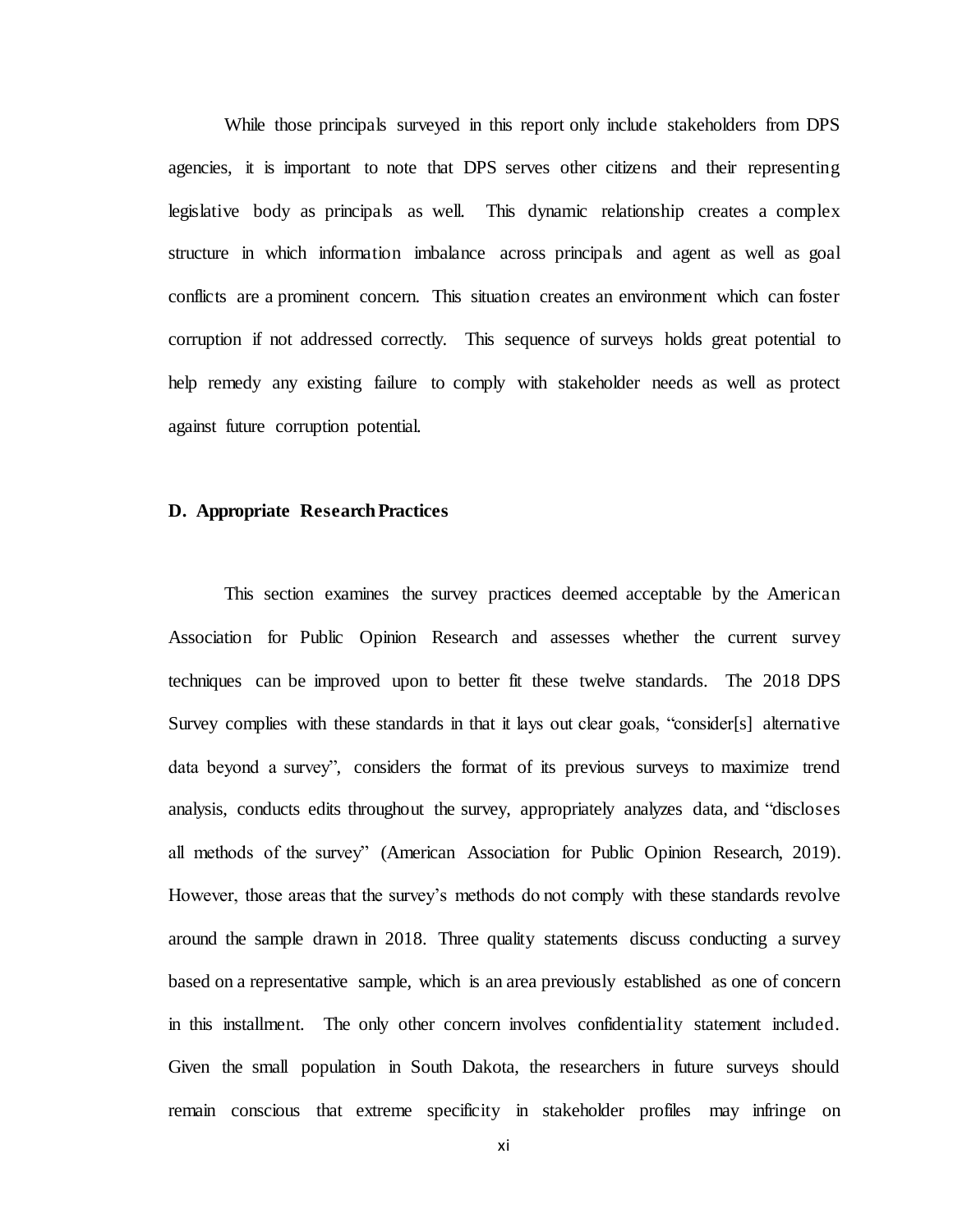confidentiality. All measures necessary to reasonably protect the stakeholders willing to participate in the survey should be upheld with vigor in every survey.

#### **E. Research Methods**

The methods used to recruit survey participants over the past three installments have changed in each studied year. In 2018, responses were solicited through email list serves and fire chief email addresses provided to the GRB by DPS. In 2018, 120 survey stakeholders participated whereas in 2015 two hundred nine participated and in 2011 two hundred seventy-six stakeholders participated. Agencies represented by those participants dropped from 25 in 2011 to just eight in 2015.

Only five agencies have maintained representation in the sample. Those agencies include Police Departments, County Sheriff's Office, University Police/Public Safety, Fire Departments, and County Emergency Managers. Fire Department representation has grown to dominate near half the sample. This raises concerns that the presence of Fire Departments in many of the negative view profiles may be due to their overrepresentation in the sample. These concerns are noted in the report along with suggestions to improve sampling in the future. Without a more representative sample, the survey is threatened by irrelevancy.

The data collected through this sample was analyzed through descriptive statistic techniques such as central tendency (including an analysis of means) and standard deviation. Correlation analysis and cross tabulation were both used to identify relationships between measures of satisfaction and stakeholder characteristics. Open response questions regarding service delivery improvements and expansion were summarized through content analysis and cluster analysis.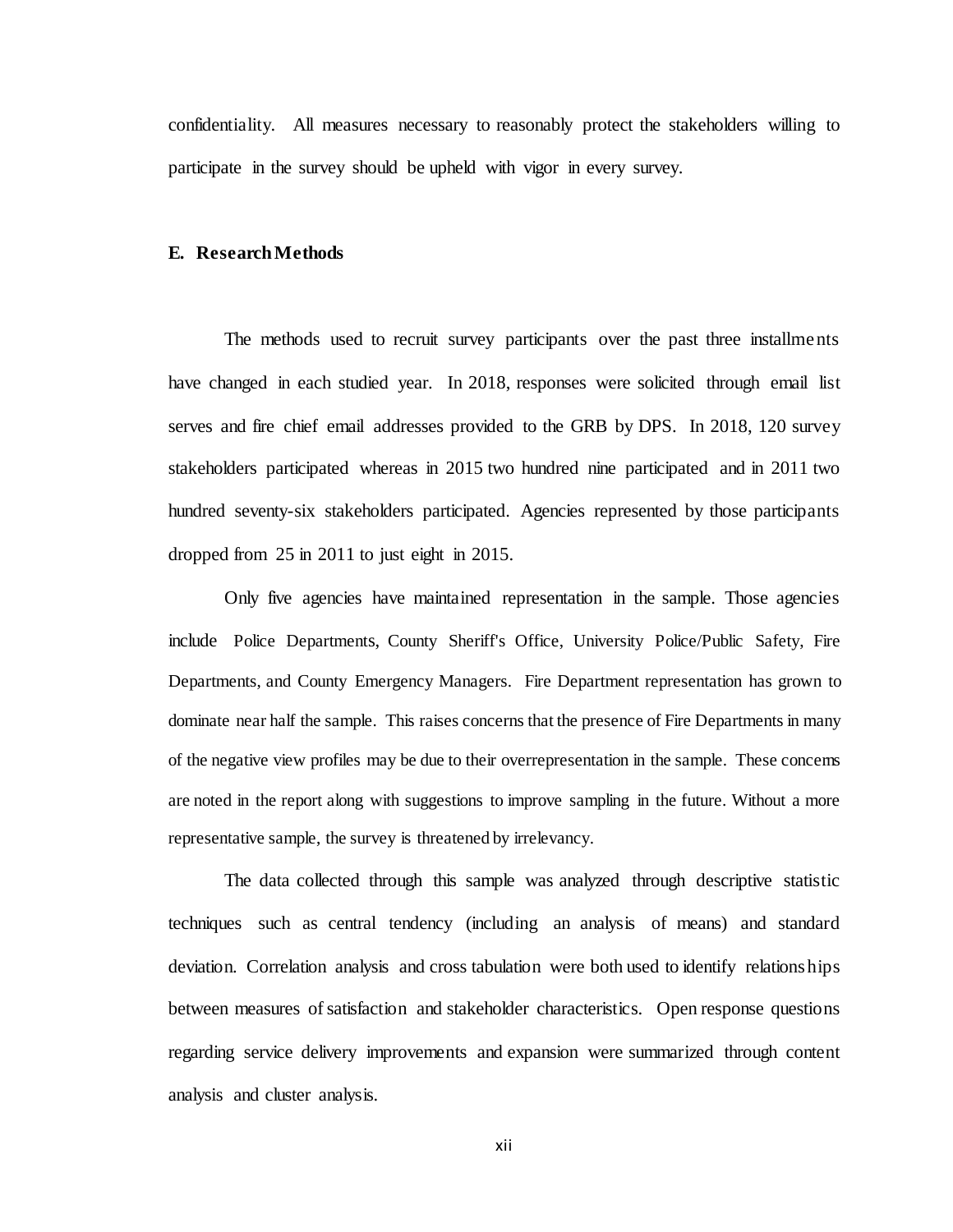#### **F. General Satisfaction with DPS Service Summary**

Stakeholders were overall satisfied with DPS services with 82 percent positive responses and five percent negative responses. This satisfaction rating is further analyzed by agency type, showing that police departments have the highest percentage of positive ratings while county sheriffs had the highest percentage of negative ratings except the 'Other' category. Overall approval ratings generally decreased from 2015 to 2018, though the responses in 2018 were more spread around their mean than in 2015. No statistically significant correlations were found between overall satisfaction and jurisdiction size or region served. This lack of relation between these two factors and overall satisfaction was further demonstrated through a cross tabulation analysis.

To further analyze stakeholder satisfaction and create more normal variation in respondent opinions, six questions were indexed to create a 'satisfaction index' (see full report for specific questions indexed). This resulted in a moderate, statistically significant, positive correlation between jurisdiction size and satisfaction as well as between frequency of use and satisfaction. No statistically significant correlation was found between region served and satisfaction. In terms of indexed satisfaction by agency type, Police Departments showed the largest increase in positive ratings from 2015 to 2018. Fire Departments had the largest percent of 'low' indexed satisfaction. A profile of negative responding stakeholders showed they were most commonly Fire Departments serving smaller jurisdictions in the Southeast region.

xiii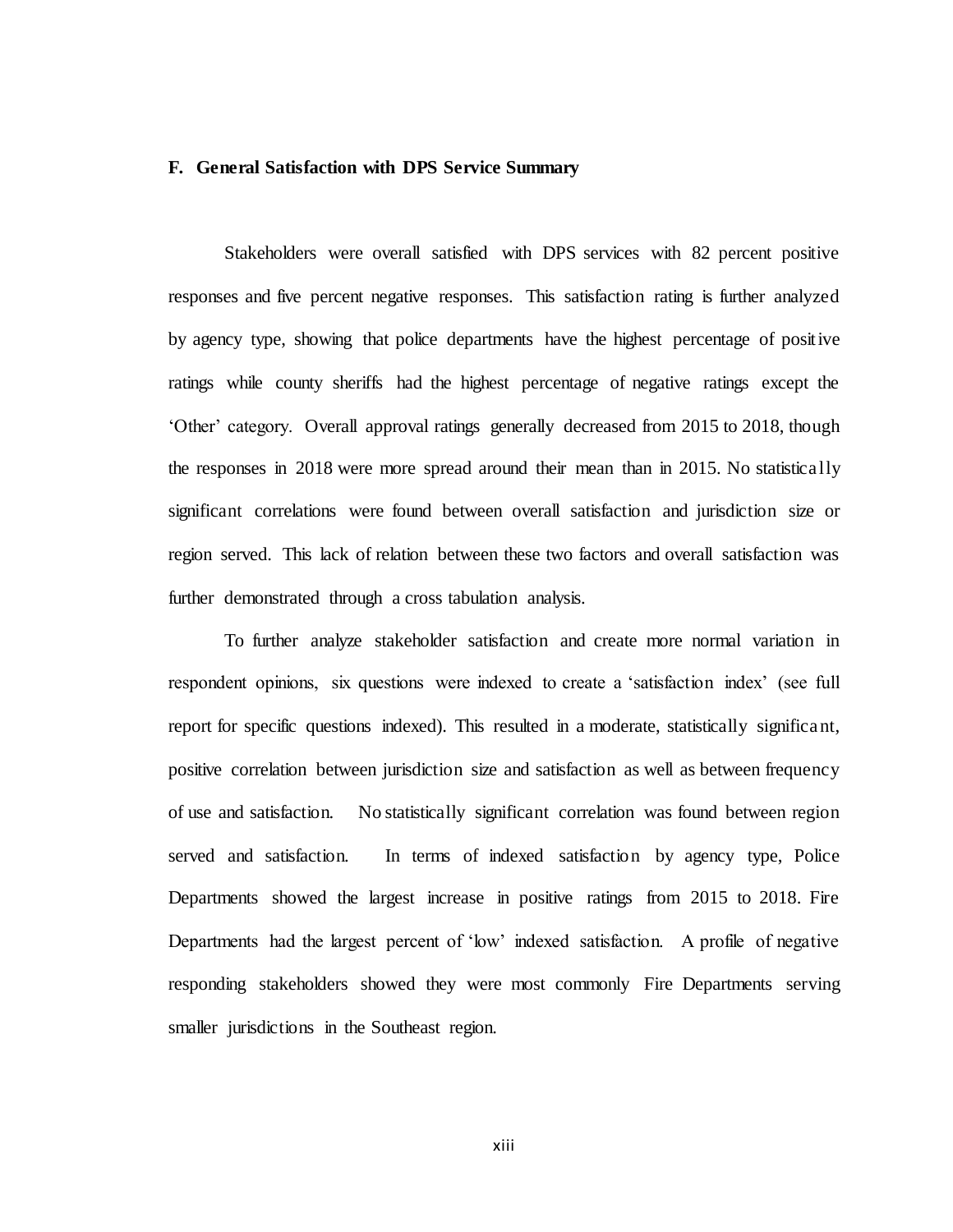#### **G. Familiarity with DPS Services Summary**

The majority of respondents, 66 percent, positively indicated they were familiar with and frequently used DPS services. 64 percent of respondents either agreed or strongly agreed that they were familiar with procedures used to request DPS involvement with emergency management activities. Frequency of use positively correlated with familiarity with procedures to request DPS involvement and was statistically significant. Only six of the 98 respondents reported using DPS services eleven or more times a year and not being highly familiar with DPS procedures. Those respondents indicating low use and low familiarity tended to be Fire Departments residing in the Southeast region.

The report created an indexed familiarity measure by combining both familiarity with services and familiarity with procedures to request services. This indexed measure strongly correlated with jurisdiction size (with statistical significance). In examining familiarity by agency, the report found consistent improvement in familiarity across all agencies from 2015 to 2018. County Emergency Managers were reported the highest familiarity.

#### **H. DPS Contributions to Agency Effectiveness Summary**

Sixty-six percent of stakeholders positively agreed that DPS contributes to their agency's effectiveness. This indicates an eleven percent decrease in positive opinions from 2015. A profile of negatively responding stakeholders includes Fire Departments from small jurisdictions. Jurisdiction size was moderately and positively correlated with the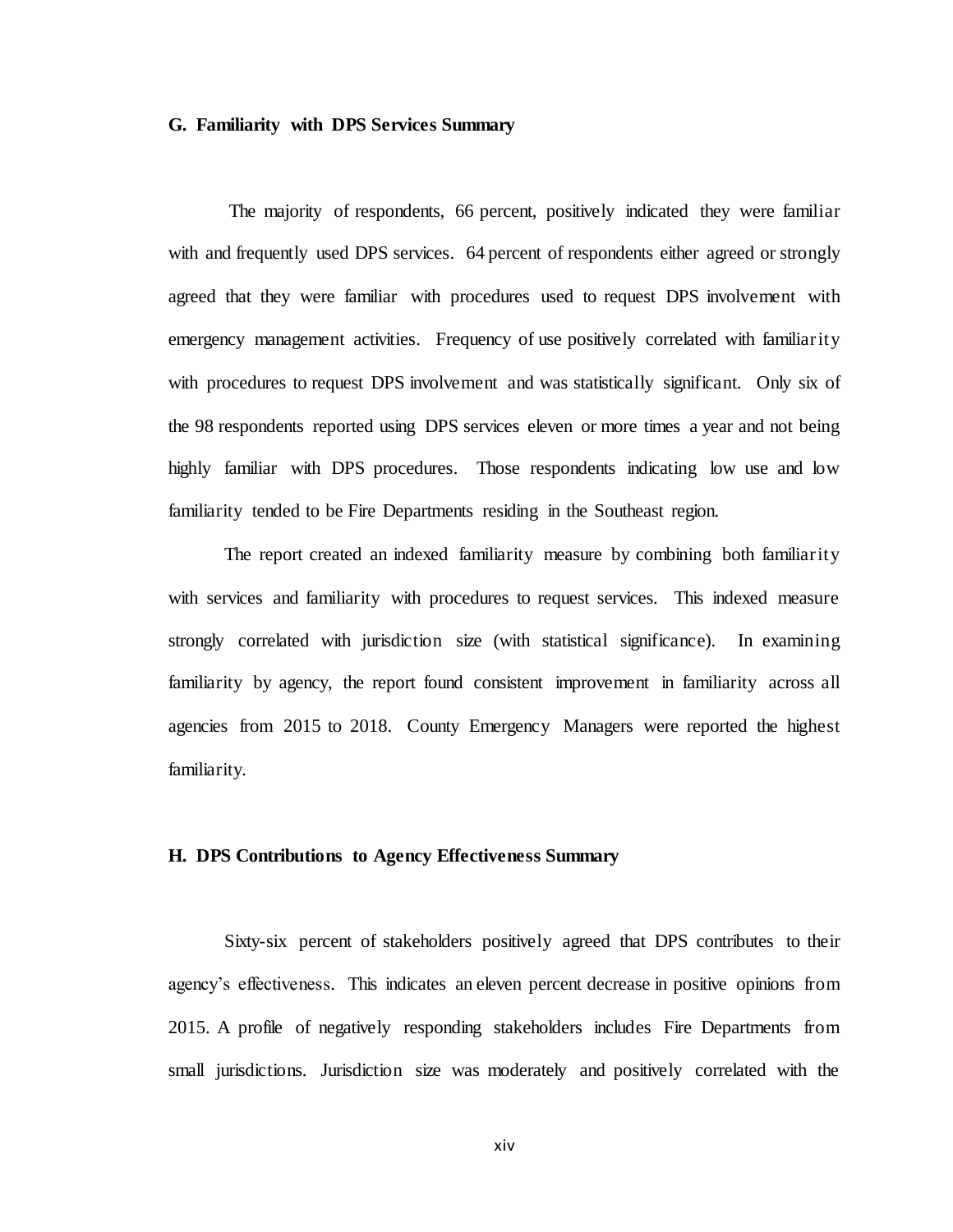belief contribution to effectiveness. Two respondents strongly disagreed that DPS contributes to their agency's effectiveness. Complete profiles of those respondents can be found in the full report.

#### **I. DPS Personnel Performance Summary**

Only 48 percent of stakeholders felt DPS staffs adequate personnel, which was the lowest rated personnel measure. 66.3 percent found DPS personnel to be knowledgeable and capable. These positive responses were just over ten percent less than those expressed in 2015. Southeastern Fire Departments made up the negative profile of personnel measures.

#### **E. Profile of Stakeholders not Using DPS Services Summary**

The thirty-one stakeholders indicating they had not used DPS services in the past three years most commonly resided in Southeaster jurisdictions smaller than 5,000 and were Fire Departments. However, only three of the thirty-one respondents also did not indicate using the services of the Fire Marshal's Office, the Office of Homeland Security, the Highway Patrol, and the Office of Emergency Management. Those three respondents mirrored the same profile as the larger group of respondents.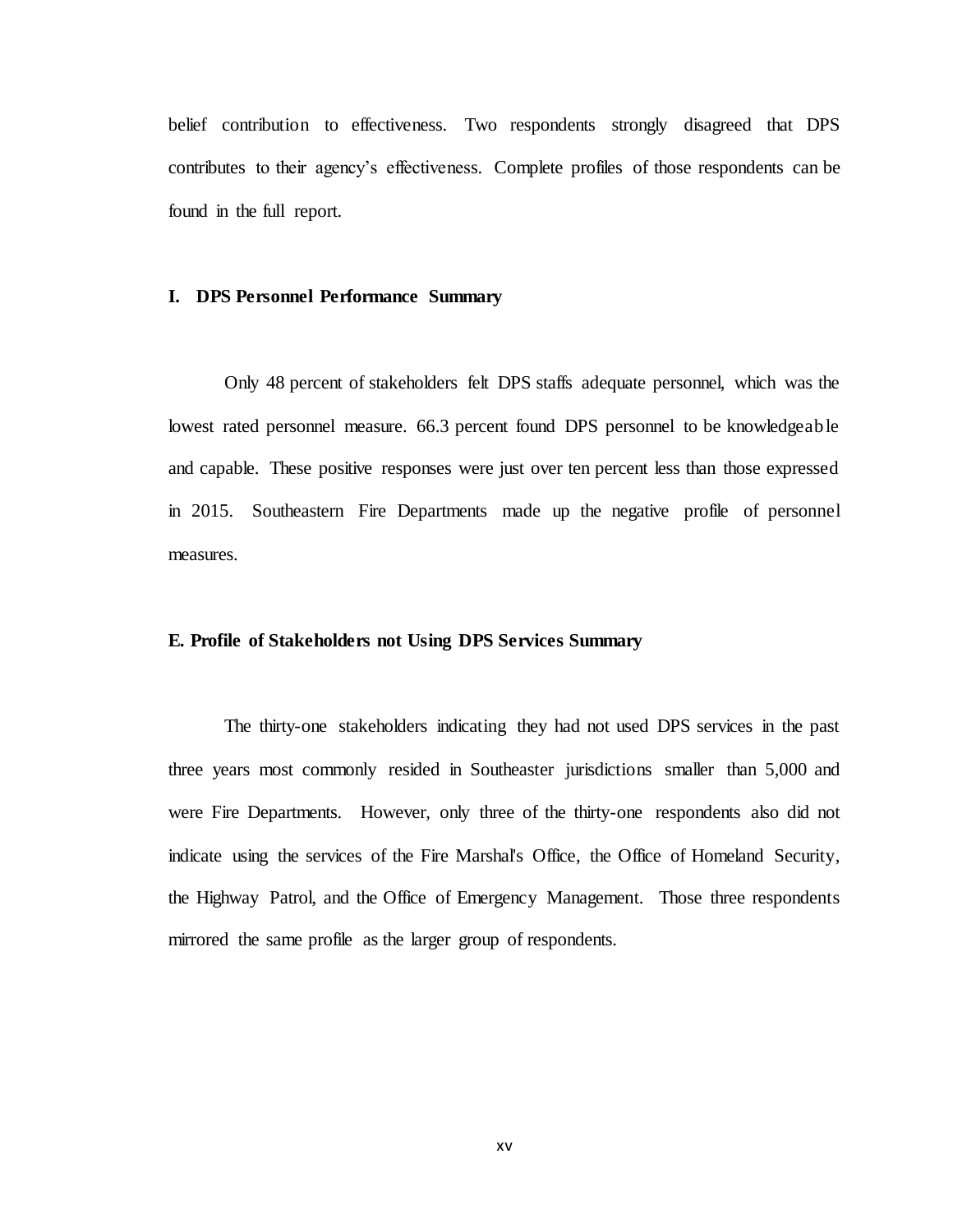## **F. Opinions on Whether DPS is Doing an Outstanding Job of Providing Services to the State of South Dakota Summary**

The majority of stakeholders (60 percent) felt DPS was doing an outstanding job providing services to South Dakota which is 13 percent less than in 2015.

#### **G. Fire Marshal's Office Summary**

Of those agencies that requested investigatory services from this office, the vast majority approved of the response time with only three percent indicating poor response times. More respondents chose to use the Web-Based Reporting System in 2018 than in 2015. Though, open-ended responses indicated that stakeholders still feel improvements to the current reporting system are needed to improve its functionality. 82 percent of Fire Departments participated in training programs offered by this office, and approval rates for these trainings were overall positive, though less so than in 2015.

#### **H. Highway Patrol Summary**

Stakeholders were overall satisfied with professionalism displayed by highway patrol, with more than 85 percent indicating positive responses. This is a decrease from the 94 percent in 2011 and 2015. Stakeholders were similarly satisfied with partnership s with Highway Patrol. DUI Enforcement was the top ranked Highway Patrol service, and State Radio Dispatch Services were the lowest ranked. Open-ended comments on service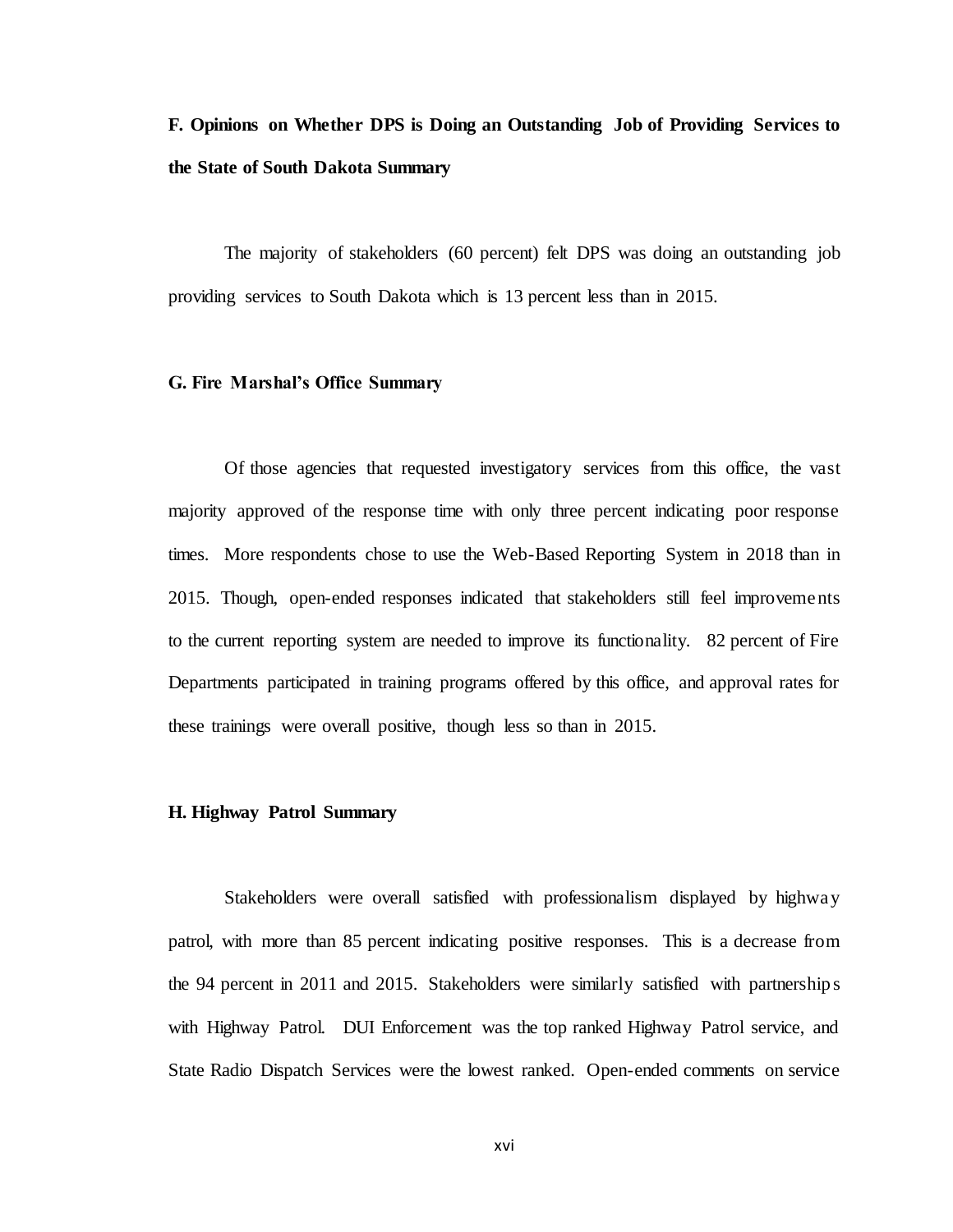improvement centered around communication, collaboration, and relationship concerns as well as staffing and trainings offered to Highway Patrol. Stakeholders also commented on additional services they wanted to see implemented which included the introduction of drones, improved access to geographical mapping software, and school liaiso ns.

#### **I: Office of Homeland Security Summary**

This office held relatively high approval ratings, with 83 percent positive responses and no 'very poor' responses. Awareness of the Fusion Center and its services increased two percent from 2015 to 77 percent in 2018. More than 70 percent of respondents also found this office's weekly intelligence bulletin relevant and useful. Those stakeholders who made up the negative profile were not in law enforcement. Comments regarding improvement of existing services and new services needed centered around improving communication, agency relations, and the simplification of the current grant process.

#### **J: Office of Emergency Management (OEM) Summary**

This office has historically had lower rated than other DPS offices. The seven offices assessed received positive ratings between only 46.6 and 75.3 percent. Hazardous Materials Emergency Preparedness was highest rated while Citizen Corps was the lowest. Comments for improvement included grant application and distribution process, increased training opportunities, and enhancing support for those in remote areas of the state.